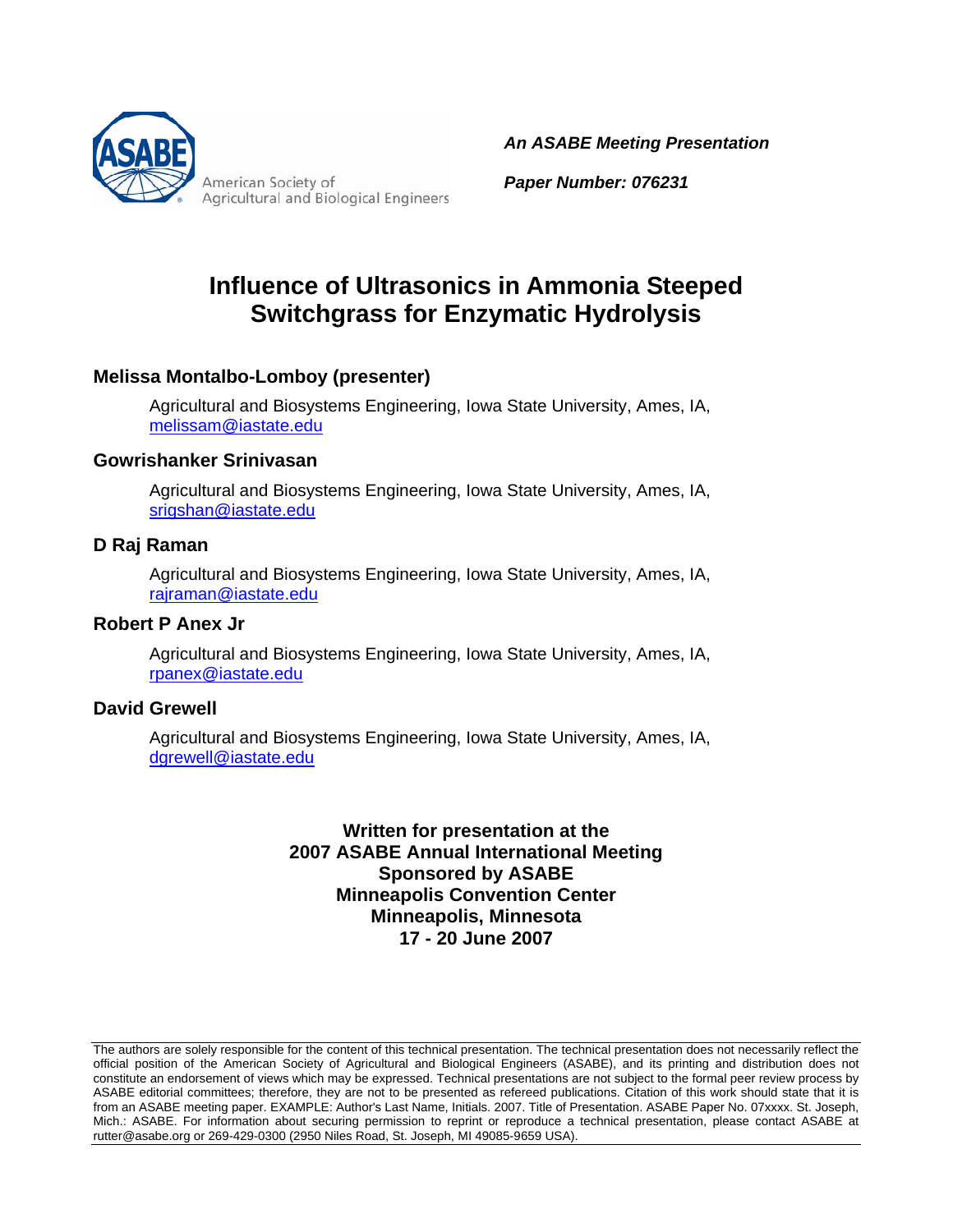*Abstract. The bioconversion of lignocellulosic materials into fuels is of great environmental and*  economic importance, because of the large amounts of feedstock (est. over 1 billion tons per year), the potentially low cost of this feedstock, and the potentially high net energy balance the overall *process. Switchgrass (Panicum virgatum L.) is a candidate dedicated lignocellulosic feedstock in the*  US. However, lignocellulosic materials, including switchgrass, are hampered by the recalcitrance of *lignocellulose to enzymatic degradation into fermentable sugars. Various types of pretreatment have been developed to overcome this recalcitrance. In this study, we examined sequential ammoniasteeping and ultrasound pretreatment of switchgrass. The experimental variables included ultrasound energy dissipation and source amplitude, biomass concentrations, and antibacterial agents. Specifically, the 35-mL samples received either 2000 J or 5000 J, while biomass concentration was at 10% and 30% (mass basis). Antibacterial agents were employed to determine the extent to which sugars were being metabolized by naturally occurring bacteria in the unsterilized pretreated samples. Analytical glucose analysis was conducted to verify the amount of fermentable sugars released and low-vacuum SEM was used to establish the physical effect of ultrasonics on the biomass. The sequential ammonia steeping-ultrasonic pretreatment released about 10% more*  fermentable sugars than did ammonia steeping alone. However, the net energy balance (additional *chemical in free sugars minus energy consumption of ultrasound process) was not favorable – this contrasts with Grewell's work using ultrasonics for enhancing sugar release from starches. We recommend further investigations on re-evaluating the design and conditions which could make ultrasonic work better as a lignocellulosic pretreatment.* 

**Keywords.** Lignocellulosics, ethanol, switchgrass, ultrasonics, ammonia steeping, pretreatment, enzymatic hydrolysis

The authors are solely responsible for the content of this technical presentation. The technical presentation does not necessarily reflect the official position of the American Society of Agricultural and Biological Engineers (ASABE), and its printing and distribution does not constitute an endorsement of views which may be expressed. Technical presentations are not subject to the formal peer review process by ASABE editorial committees; therefore, they are not to be presented as refereed publications. Citation of this work should state that it is from an ASABE meeting paper. EXAMPLE: Author's Last Name, Initials. 2007. Title of Presentation. ASABE Paper No. 07xxxx. St. Joseph, Mich.: ASABE. For information about securing permission to reprint or reproduce a technical presentation, please contact ASABE at rutter@asabe.org or 269-429-0300 (2950 Niles Road, St. Joseph, MI 49085-9659 USA).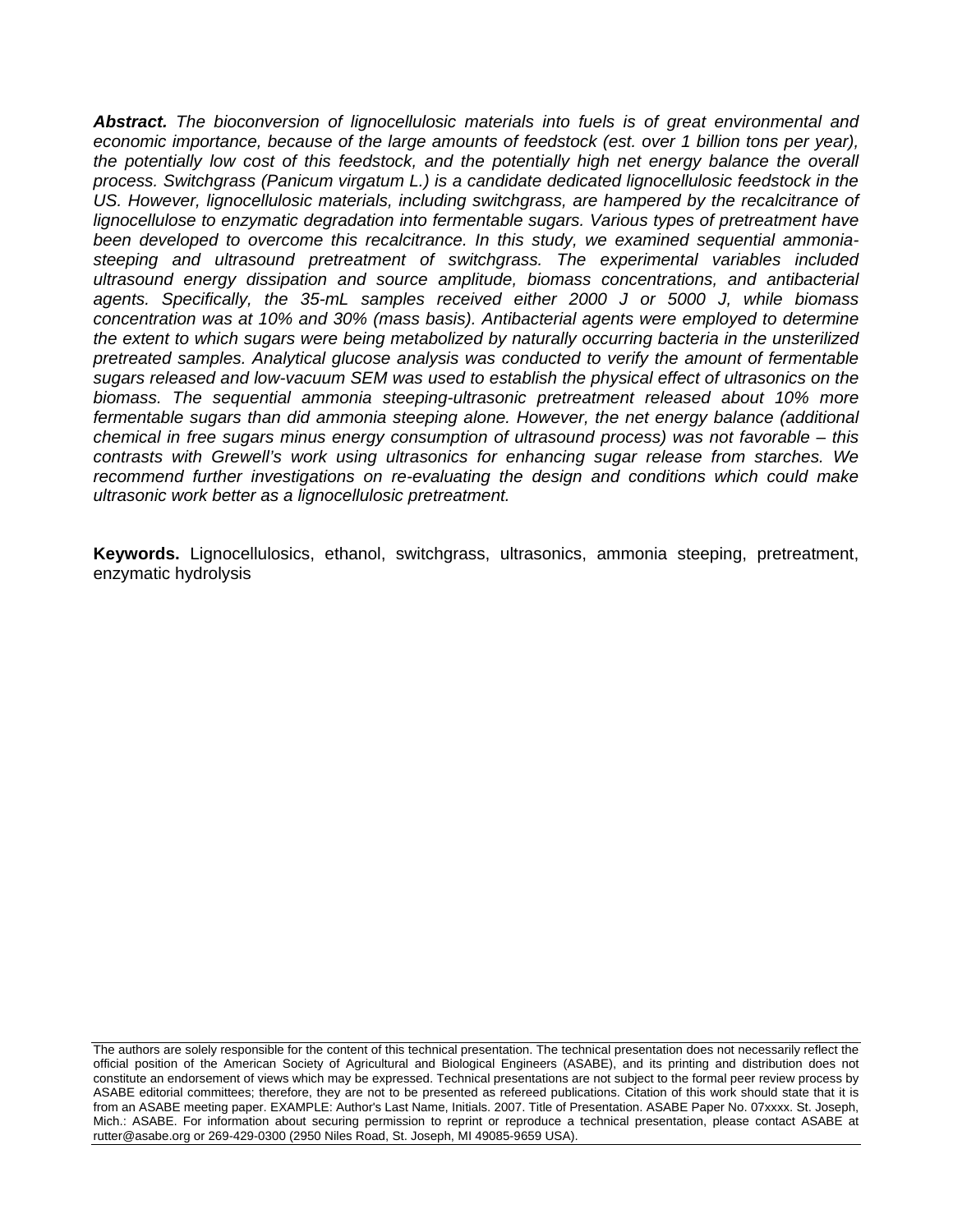### **Introduction**

As world energy demand has grown and supplies of fossil fuel have become less stable, large countries such as the US have decided to shift their dependence from petroleum to alternative fuels. It has been predicted that annual global oil production will decline from the current 25 billion barrels to approximately 5 billion barrels by 2050 (Sun and Cheng, 2002). In this climate of decreasing supply and increasing uncertainty, alternative transportation fuels are receiving a great deal of attention. Currently, one of the most widely used alternative transportation fuels is ethanol, which unlike fossil fuel, a fuel produced from renewable biomass,. Biorenewable energy is defined as a sustainable natural resource as it renews itself at such a rate that it will be available for use by future generations (Brown, 2003). Additionally, ethanol, compared to gasoline is an oxygenated fuel that contains 35%  $O_2$ , which reduces particulate and NO<sub>x</sub> emissions from combustion (Badger, 2002).

Ethanol can be made synthetically from petroleum or by microbial conversion of biomass materials through fermentation. In the US, corn grain has been widely used as the substrate for ethanol production. Ethanol production in the US is expected to grow to 7.5 billion gallons by 2012 from the current 4.5 billion gallons to meet the recently passed Energy Policy Act (EPACT 2005) (Farrell, et al., 2006). Solomon et al. (2007) commented that although corn grain ethanol has the advantage of being derived from renewable resources, its use for fuel has often been criticized as technically, economically, and environmentally undesirable. In addition, greater production of corn grain ethanol may conflict with food production needs. In contrast to corn grain-derived ethanol, lignocellulosic biomass is both more available and less food-chain critical.

Lignocellulosic materials, which are mostly comprised of lignin, hemicellulose and cellulose, can be obtained from woody parts of trees and plants, perennial grasses and crop residues. Extensive research has been conducted on converting lignocellulosics to ethanol over the last two decades (Dale, et al., 1994; Azzam, 1989; Duff and Murray, 1996). Ethanol can be produced from cellulose by enzyme hydrolysis of long chain cellulose to fermentable sugars and fermentation to alcohol by yeast or bacteria. However, lignin inhibits enzymatic conversion of cellulose and hemicellulose. Various pretreatment technologies have been developed to overcome this problem. One of the promising pretreatment methods is ammonia pretreatment in a flow-through column reactor. According to Kimet al. (2003), this method was highly effective in delignifying biomass, reducing lignin content by 70-85%. Ammonia was chosen as a pretreatment reagent because it is widely available and residual ammonia will serve as a nitrogen source for fermentative organisms..

Ultrasound is sound at a frequency above the normal hearing range of humans (> 15-20 kHz). When the ultrasound wave propagates in a liquid medium, it generates a repeating pattern of compressions and rarefactions in the medium where microbubbles are formed. Khanal, et al. (2007) explained that as microbubbles oscillate under the influence of variable pressure, their size begins to increase before they violently collapse. As the microbubbles collapse, a localized temperatures of up to 5000K and pressures of up to 180Mpa will be produced (Suslick, 1990). This same collapsing phenomenon, also known as cavitation, creates enough energy to mechanically shear the particles in the bulk liquid surrounding the bubbles. Another mechanism that occurs when a liquid is sonicated is acoustic streaming. Acoustic streaming has been studied since 1831 (Faraday) and occurs at a solid/liquid (horn/slurry) interface when the solid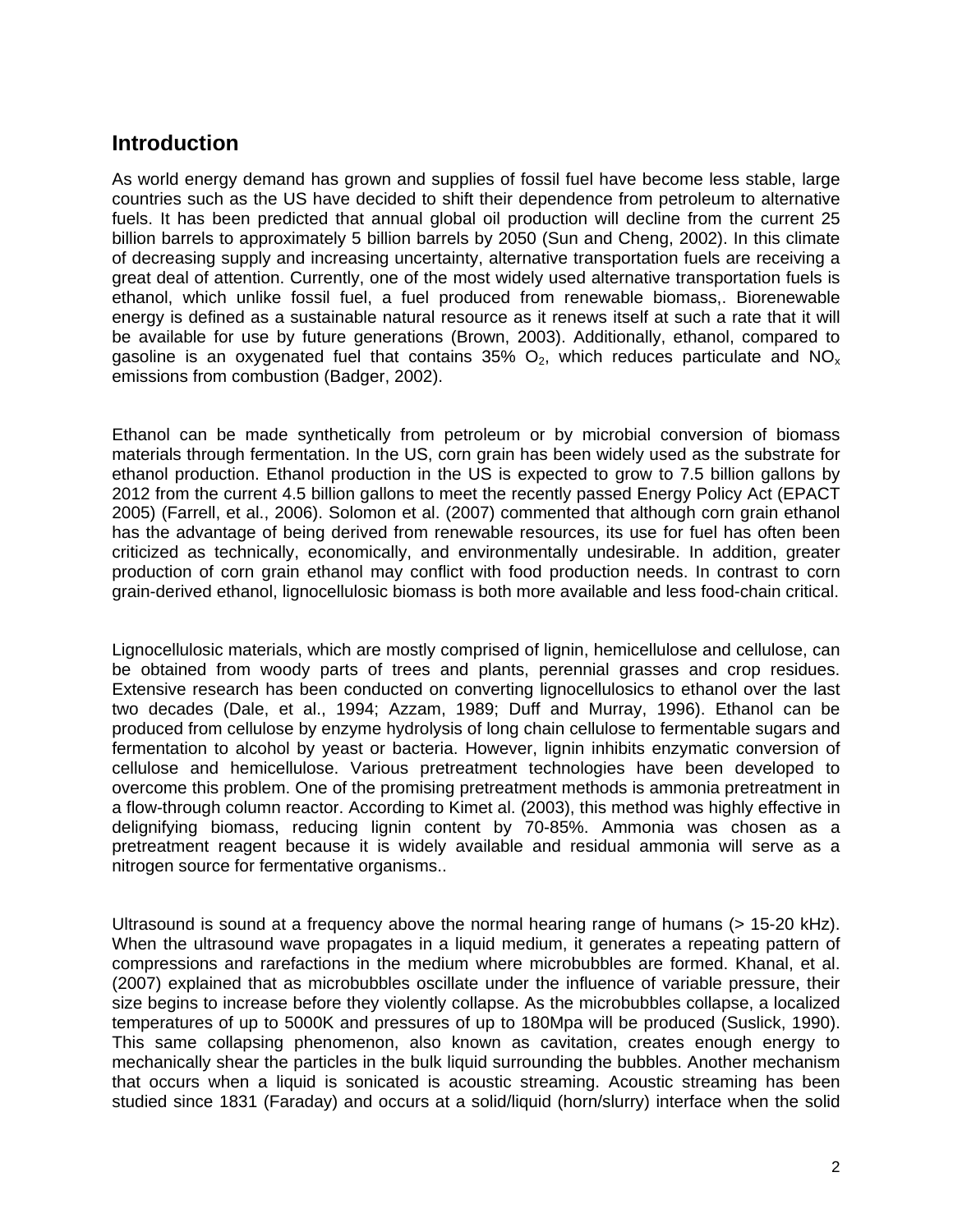interface experiences harmonic vibrations. The main benefit of streaming is mixing of the particles (i.e., switchgrass), which facilitates uniform distribution of ultrasound energy within the feedstock mass, convection of the liquid and dissipation of any heating that occurs. Acoustic streaming was also reported in Khanal et al. (2007).

Ultrasonic technology has been employed in several studies in waste activated sludge. It was used to disrupt the recalcitrant bacterial cells so they were available for anaerobic digestion (Tiehm, et al. (2001); Chockhalingam, et al. (2004)). Khanal et al. (2007) has successfully used ultrasonics to enhance sugar yield in corn slurry for enzymatic hydrolysis. Wood et al. (1997) also studied the effects of ultrasonic treatment on ethanol fermentation from mixed office paper. Following the success of the previous studies, both in using ultrasonic technology and ammonia pretreatment, the current study is an attempt to couple the two technologies as a pretreatment in cellulosic ethanol production. The main objective of the research is to determine the potential of ammonia steeping-ultrasonics pretreatment of switchgrass in releasing glucose in enzymatic hydrolysis. The study will also evaluate the overall energy impact of the pretreatment system.

## **Material and Methods**

#### *Materials*

The cellulosic biomass used in this study was switchgrass (*Panicum Virgatum L.*). The switchgrass was ground to approx. 5-6 mm. Then it was sent to the Agronomy laboratory of Iowa State University, Ames, IA for composition analysis. The composition of the biomass is given below. The study used a Branson 2000 series benchscale ultrasonics unit with a maximum power output of 2.2 KW and a frequency of 20 kHz. All chemicals used in this study were obtained from Fisher Scientific with the exception of cellulase enzyme (Spezyme CP; 60FPU/g cellulose) which was provided by Genencor International (Palo Alto, CA).

| <b>Composition</b> | % Concentration |
|--------------------|-----------------|
| Cellulose          | 42              |
| Hemicellulose      | 30.97           |
| Klason Lignin      | 22              |
| Ash                | 0.67            |

Table 1 Switchgrass composition

#### *Methods*

Switchgrass samples of 42.68 g (approximately 40 g dry weight) were weighed in a plastic container. Then 200 ml of aqueous ammonia (29.46%) was added to the sample. It was left to soak in the fume hood for 5 days. Then samples were harvested by washing the soaked switchgrass with 20L of distilled water. The first 4 L of samples were analyzed for lignin removal by the Klason method (Isci et al, 2007). Random samples were weighed and dried at 70°C for 2 d to obtain the moisture content of the wet ammonia steeped switchgrass.

All ultrasonication tests were conducted by taking 10g and 3.78 g of the wet ammonia steeped biomass samples into a 50 ml polypropylene plastic tubes where they were mixed with 15 ml of acetate buffer (to maintain a pH of 4.7 to 4.8). The volume was then completed to 35 ml before being subjected to sonication. The control samples contained the same concentrations but were not treated with ultrasonics. The samples were treated at 5000 J and 2000 J of end dissipated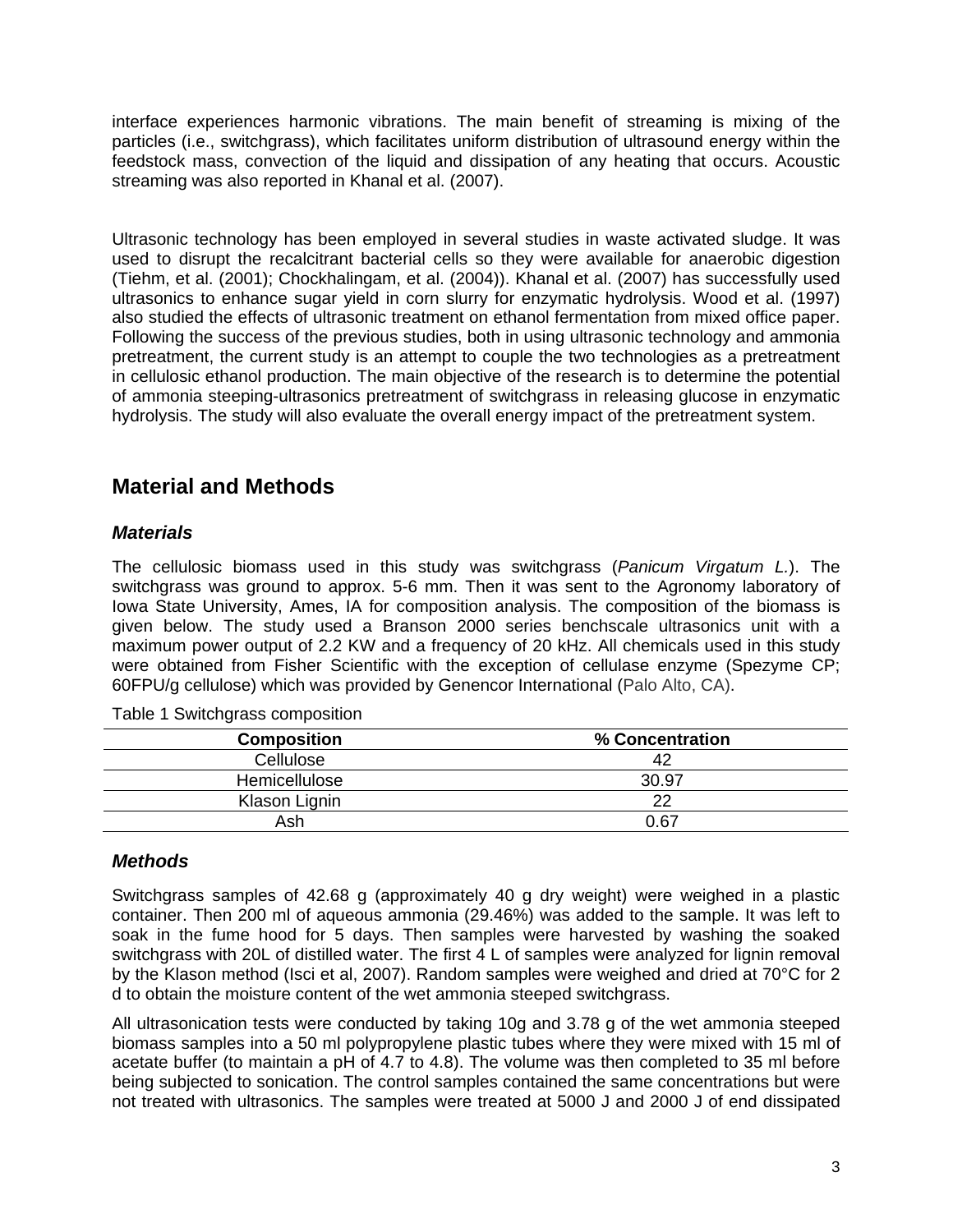ultrasonic energy with an amplitude of 160  $\mu$ m<sub>pp</sub>. The ultrasonic horn used in the study was a standard 20 kHz half-wavelength catenoidal titanium horn with a flat 13 mm diameter face (gain  $= 1:8$ ).

The same concentrations of samples were added with 0.21ml cycloheximide (100mg/ml) to determine the extent of possible bacterial contamination since sterilization was not employed before enzyme hydrolysis. After the samples were sonicated, Spezyme CP of 0.42 ml and 1.12 ml was added to switchgrass solutions of 10 and 30 wt percent, respectively for hydrolysis. Samples were then incubated at 37°C, shaking at 150 rpm for 24 hours. As the samples were harvested after 24 hours, 2 ml of 4M HCl tris buffer (pH 7.0) was added to terminate the enzyme activity. Samples were centrifuged at 10,000g for 20 min and then the supernatant was analyzed for glucose concentration using a modified DNS method (Miller, 1954). The solids pellet was sent to Iowa State University Materials Analysis and Research Laboratory for scanning electron microscopy (SEM) analysis using a low vacuum of 150kPa (Hitachi S2460N). All the experiments were conducted in duplicate and analytical tests were done in triplicate. The error bars in the results correspond to the standard deviation of the experimental population using the standard "n-1" method.

A sample size of 100 µl was removed from the supernatant, and then mixed thoroughly with 1 ml of DNS reagent. The DNS reagent consisted of 0.25 g of 3,5 dinitrosalicylic acid; 75 g sodium potassium tartrate; 50 ml of 2M NaOH; and distilled water up to 250 ml. The solution was heated to 90-95°C for 10 min and then cooled down in an ice bath. The absorbance of the sample was measured at a wavelength of 570 nm using a spectrophotometer (ThermoSpectronic Genesys 2–model W1APP11). Glucose concentrations were calculated from the calibration curve obtained using absorbance data for standard solutions of D-glucose reacted with DNS reagent prepared as above.

### **Results and Discussion**

#### *Scanning Electron Microscope Photographs*

The scanning electron micrographs (SEM) of switchgrass after ammonia steeping (a-b), after ammonia steeping and ultrasonics at 2kJ (c-d), and after ammonia steeping and ultrasonics at 5kJ (e-f) are shown in Figure 1 at 100x and 300x magnification. In a and b, it was observed that the crystallinity of the samples are still intact at both 100x and 300x magnification. After subjecting the samples to 2000J of ultrasonics, the switchgrass have reduced in size as observed in Fig. 1 (c & d) in comparison with the unsonicated samples in Fig.1 (a & b). Although there are still large pieces of cellulosic material remained in the sample, it is significant to note that the bulk volume of the material has obviously decreased. The star shaped white structure found in the SEM picture was found to be silica adhering to the cellulose. In the same figure, e & f has shown that switchgrass samples sonicated at 5000J has broken down the chunks of cellulosic material initially observed into long and small strips of cellulosic material. Eventhough it was evident in the picture (Fig.1 e, f) that not all of the material in switchgrass has been broken down, the transition of the sample from a very crystalline form into a long strip material is significant to deduce that ultrasonics have changed the structure of the switchgrass.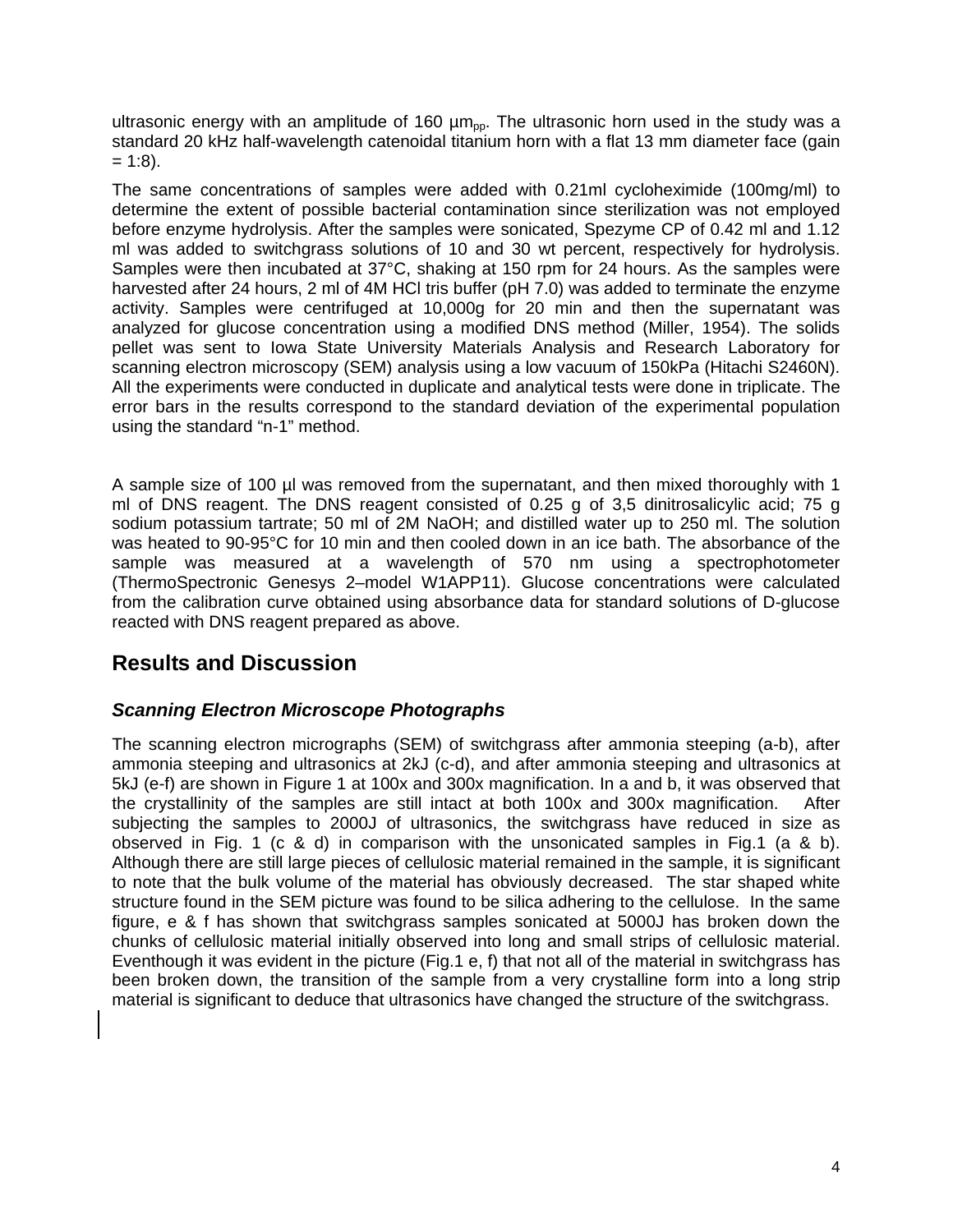







(c) Sonicated at 2000J (d) Sonicated at 2000J



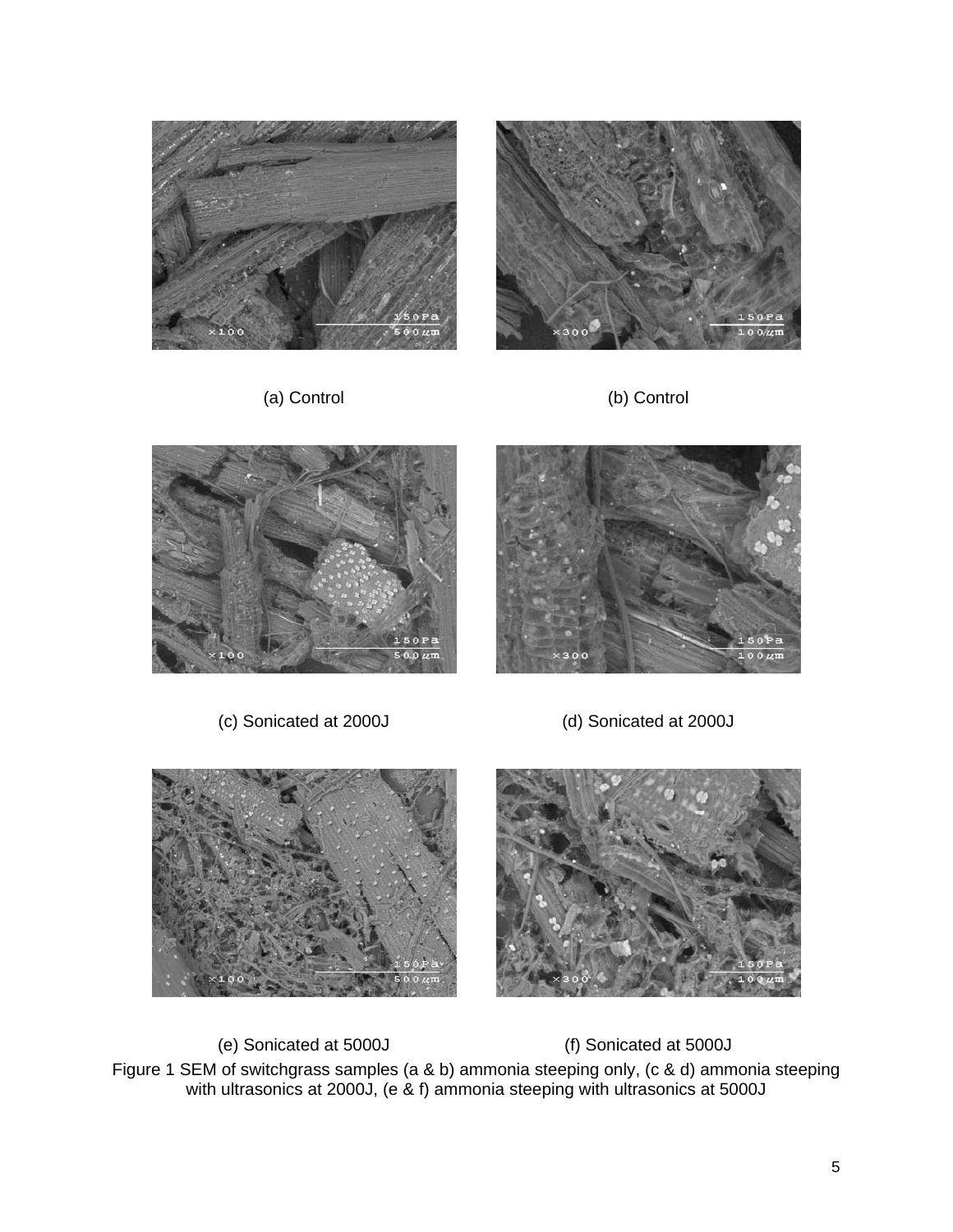

Figure 2 Effect of Antibacterial Agent (Cycloheximide) on Glucose Yield of Enzymatic Hydrolysis

Figure 2 shows the antibacterial effect of Cycloheximide in the glucose yield of the enzymatic hydrolysis. Since the samples were not sterilized before digestion, the study has opted to add antibacterial agent and evaluated its effect on the sugar released. Fig. 2 has indicated that the 10% biomass concentration indicated about 8.5%, 2% and 2.4% difference between the sugar yield with antibacterial and without antibacterial for control, sonicated at 2kJ and 5kJ, respectively. While for 30% biomass concentration, it gave 2%, 12% and -4.6%, for control, sonicated at 2kJ and 5kJ, respectively. Overall, the antibacterial implicated an impact only on control at 10% biomass, sonicated 2kJ and sonicated 5kJ, both at 30% biomass. In the sonicated samples, it is hypothesized that the antibacterial effect could have been enhanced due to ultrasonics where possible bacterial lysis has occurred. Although it is interesting to note that the 30% switchgrass concentration in Fig. 2, which was sonicated at 5kJ had a negative value wherein without antibacterial addition even gave higher glucose yield. It is speculated that since it is at higher biomass concentration, then more cavitation could have occurred and that could have also broken down some bonds in the cycloheximide compounds which could have reduced its antibacterial effectivity.

Table 2 presents the difference expressed in percent of the glucose release in sonicated switchgrass samples relative to the control or non-sonicated samples. The data were obtained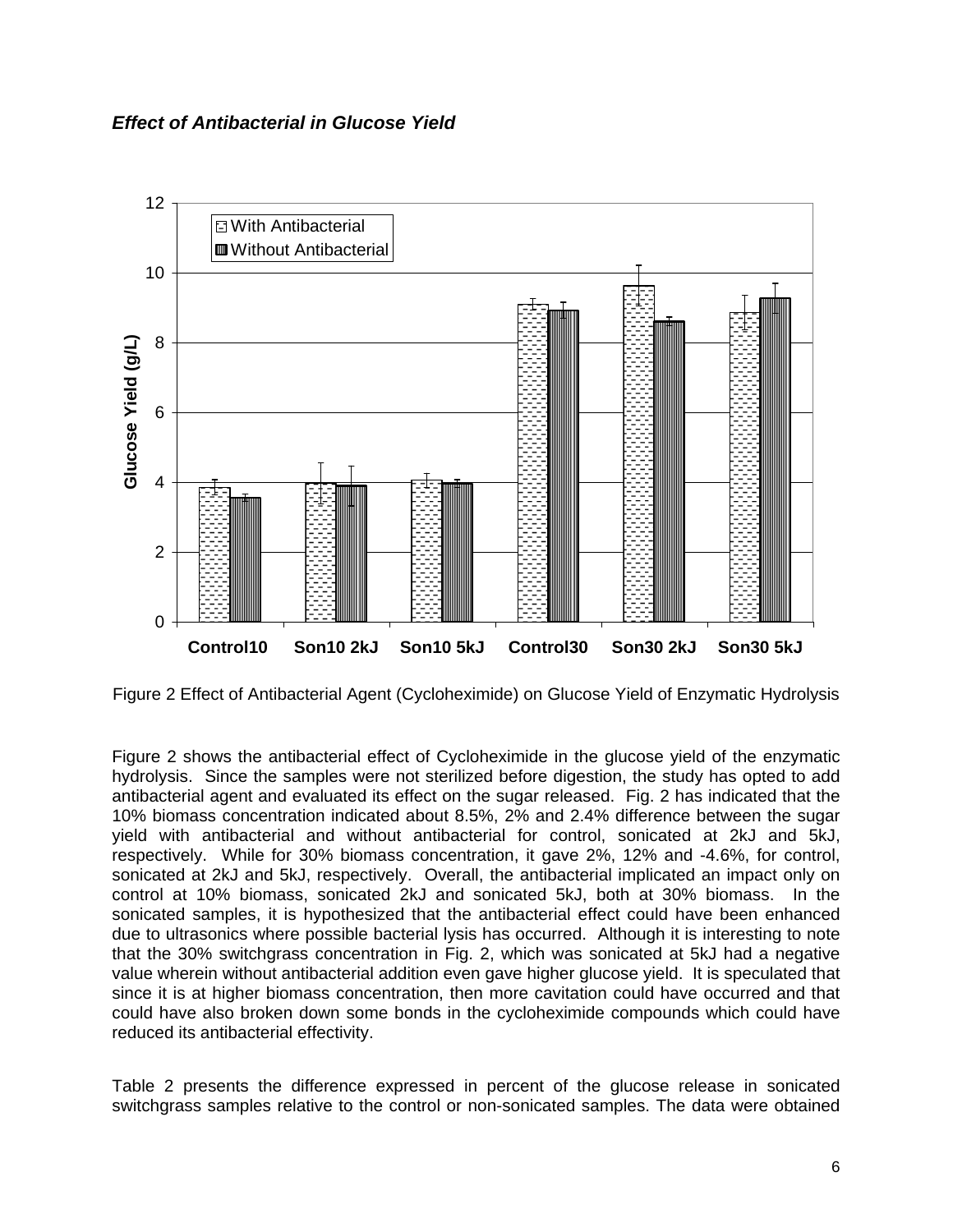by subtracting the glucose released in control switchgrass from the sonicated switchgrass, then dividing it by the sugar value of the nonsonicated sample (multiplied by a hundred). The values presented in the table were taken from the samples without antibacterial addition. The highest increase of glucose yield was obtained from the 10% biomass samples sonicated at both 2kJ and 5kJ. However, at 30% biomass concentration sonicated at 2kJ, the glucose yield decreased by 3.5%, while at 5kJ, it only increased to approx. 3.9%, which is a relatively small amount compared to the 10% biomass. Due to the larger amount of biomass in the solution, both 2kJ and 5kJ of ultrasonic energy might have not been enough to break down large chunks of crystalline structure switchgrass.

| <b>Switchgrass Samples</b> | % Glucose Yield Difference |
|----------------------------|----------------------------|
| Son 10 2kJ                 | 9.6                        |
| Son 10 5kJ                 | 11.5                       |
| Son 30 2kJ                 | $-3.5$                     |
| Son 30 5kJ                 | 3.9                        |
|                            |                            |

Table 2 Percent difference of glucose release in sonicated switchgrass relative to control

#### *Cellulose Conversion*



Figure 3 Percent cellulose conversion at 24 hours enzymatic hydrolysis relative to the ultrasonic energy dissipated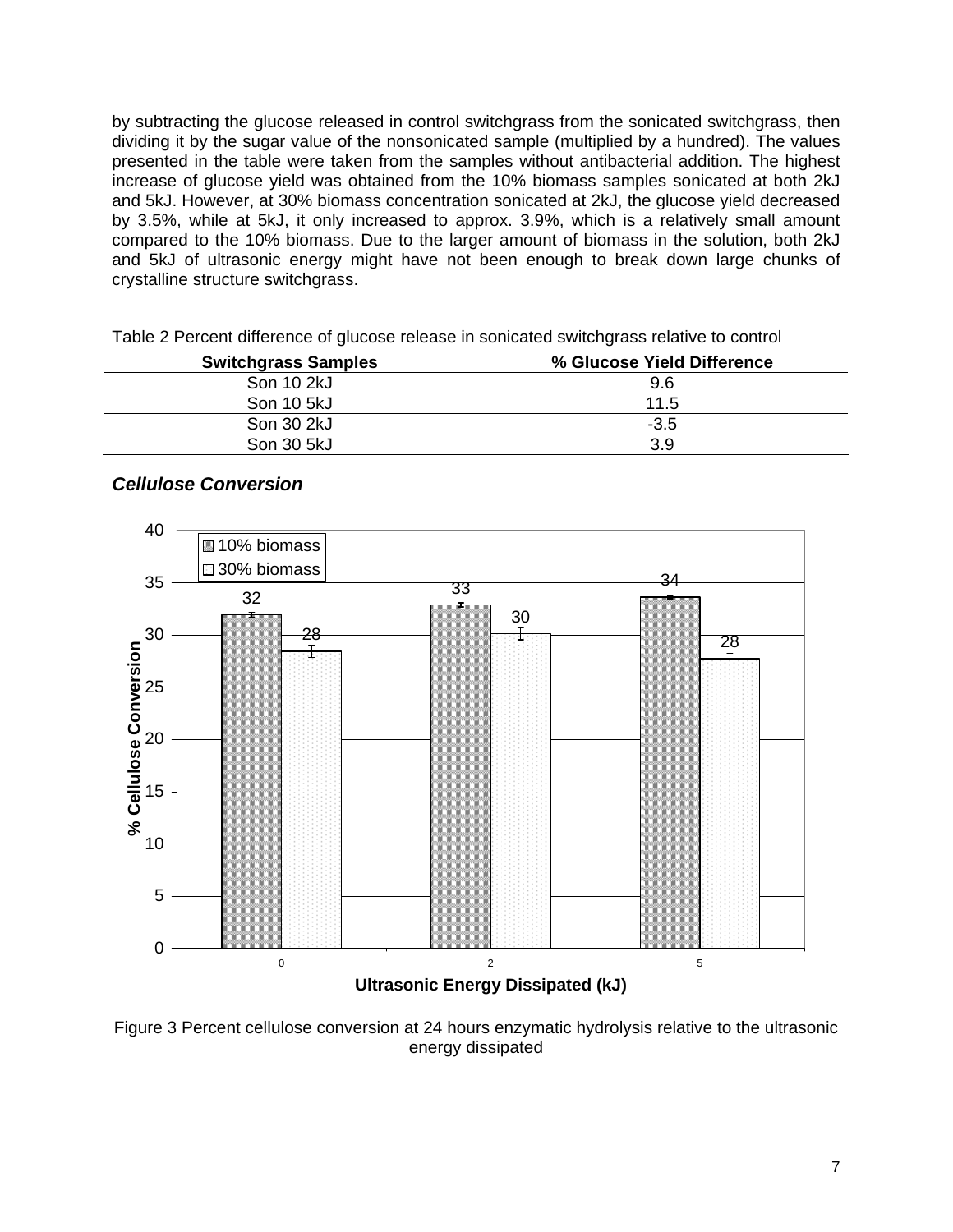

Figure 4 Glucose release with time for switchgrass at 10% concentration sonicated at 2KJ

The study has considered cellulose conversion as an indication of the extent of the pretreatment in terms of breaking down the crystallinity of the biomass structure so it is available for enzyme digestion. Figure 3 presents the percent cellulose conversion in relation to ultrasonic energy dissipation, while Figure 5 displays the percent cellulose conversion in relation to time of hydrolysis. It is apparent that the highest cellulose conversion obtained after 24 hours of digestion was at 34%, achieved with 10% biomass sonicated at 5kJ. The cellulose conversion has increased about 1% after every increase of ultrasonic treatment. On the other hand, the 30% biomass provided a 2% increase after 2kJ of ultrasonics but gave the same conversion at 5kJ. The higher biomass provides lower conversions because it has a higher amount of switchgrass in the solution, thus it will take longer time for conversion than for the 10% biomass concentration.

To further investigate the glucose yield trend of the sonicated switchgrass relative to its control, the samples were harvested at different times. Figure 4 and 5 has shown the behavior of the glucose released and cellulose conversion in terms of hydrolysis time, respectively. After 48 hours, the glucose released has remained almost constant indicating that the enzyme was not able to hydrolyze the remaining cellulose available. It is interesting to note that at 48 hours, the glucose difference between sonicated and nonsonicated samples was almost negligible, while there was a 10% increase after 24 hours. It could only imply that sonication sped up the enzyme hydrolysis at 24 hours, however, the control was able to catch up at 48 hours. The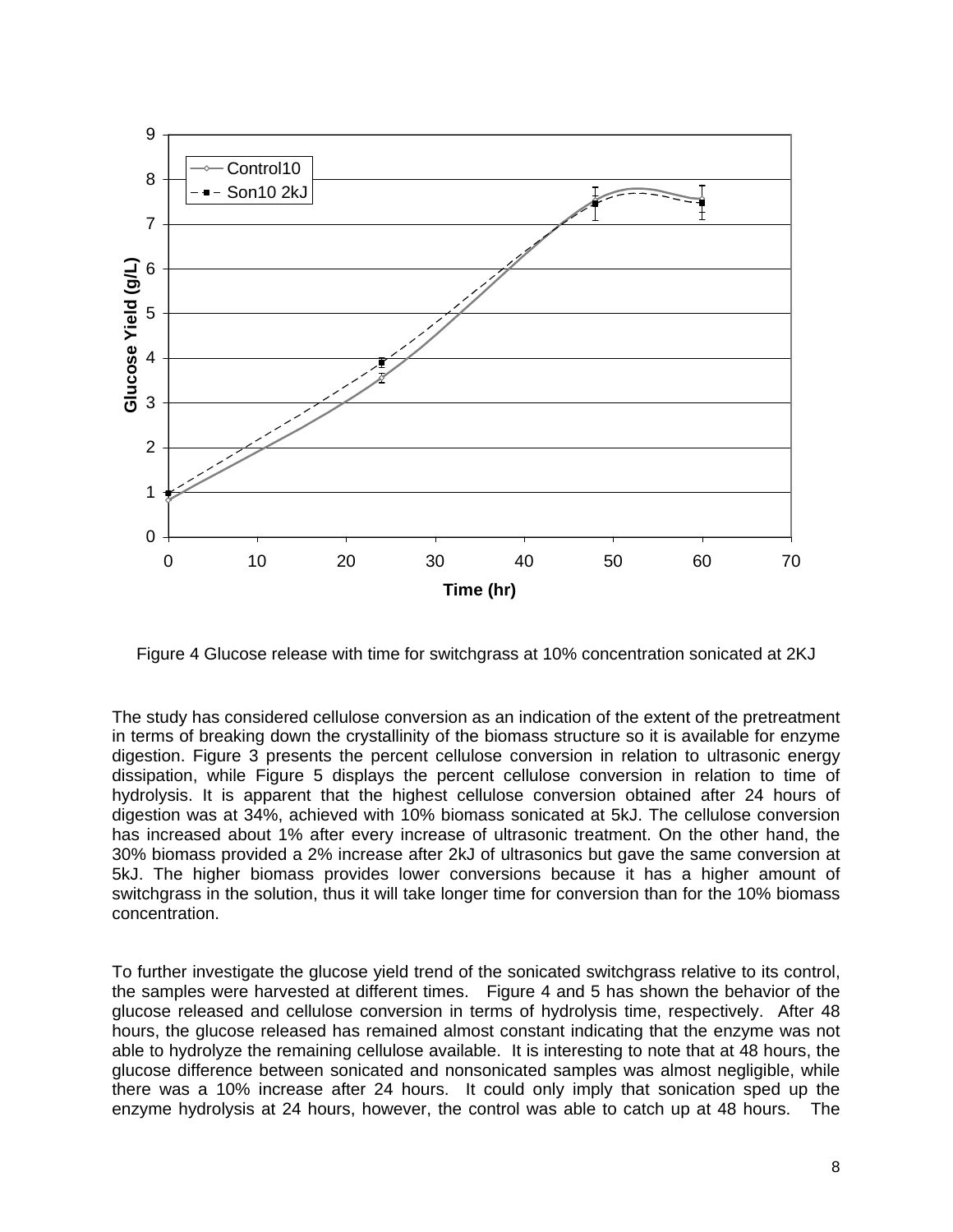result may entail that the amount of crystalline structure of the switchgrass that was broken down by ultrasonics was insufficient to make an impact in the enzymatic hydrolysis. The highest cellulose conversion (Fig. 5) obtained by pretreating switchgrass with ammonia steeping and ultrasonics was up to 63% at 60 hours of digestion.



Figure 5 Percent cellulose conversion for varying enzyme hydrolysis periods with 10% switchgrass

#### *Energy Balance*

One of the major concerns of any biorenewable technology is the balance of input and output energy, which aims to measure the overall efficiency of any given system. In this study, the efficiency of the ultrasonics treatment in terms of the different experimental conditions was taken into consideration, as shown in Figure 6. The energy balance was based upon the ultrasonic efficiency which is the difference of the ultrasonic energy in and the glucose energy out due to ultrasonics, then divided by the amount of energy in, multiplied by a hundred. In order to convert the glucose difference in terms of energy units, a conversion factor of 16,000 kJ/ kg glucose was used. According to Figure 6, there were negative net energy balances in all the sonicated biomass conditions. This implies that the glucose difference released due to ultrasonics was low compared to the amount of ultrasonic energy dissipated into the system. It is rather unfortunate that the coupling of ultrasonics with ammonia steeping did not show significant advantage, especially in the energy balance.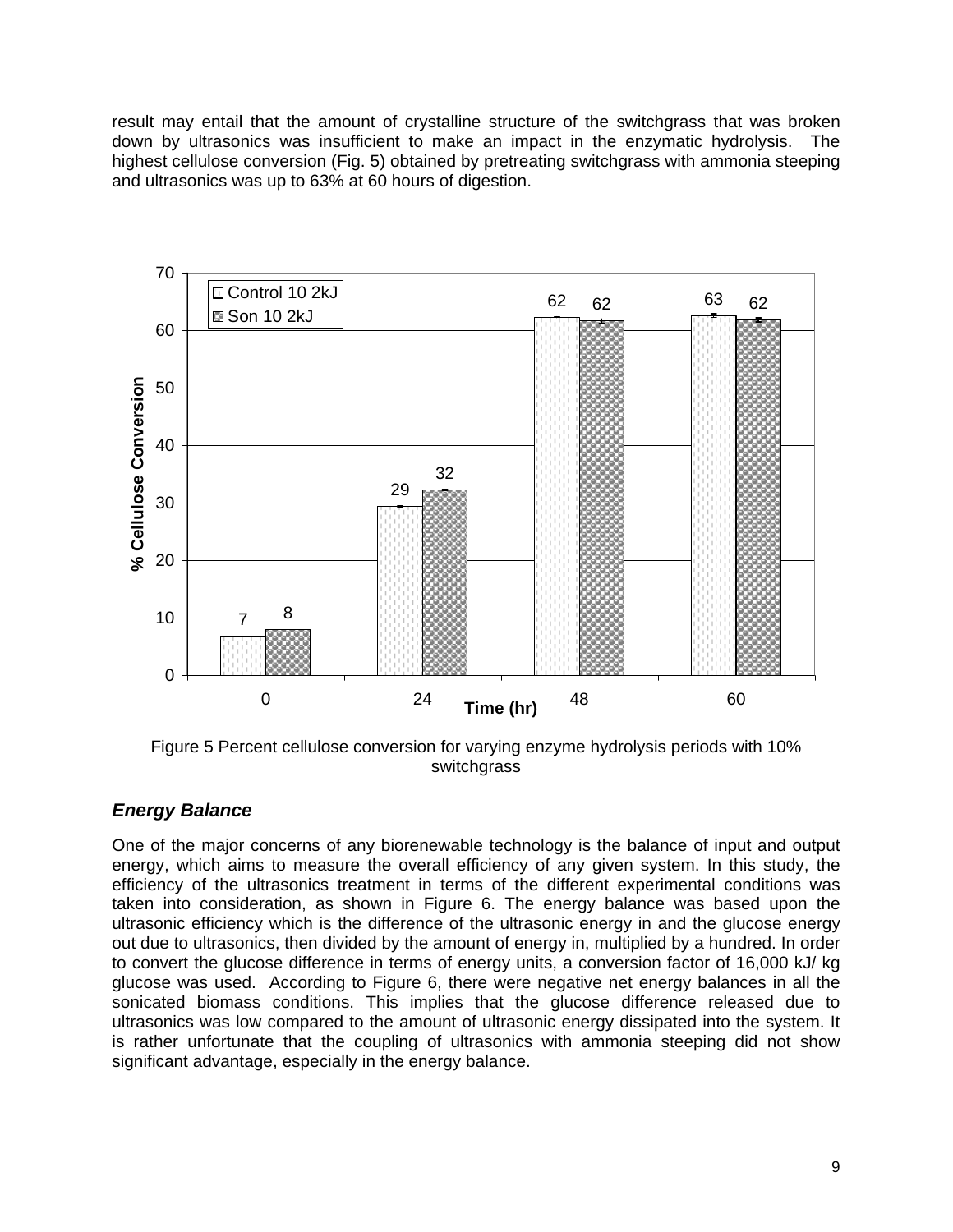

Figure 6 Energy efficiency of ultrasonics relative to glucose release

# **Conclusion**

The study reviews the potential of ultrasonics as an additional pretreatment in the ammonia steeping of switchgrass for enzymatic hydrolysis. The experimental conditions included varying biomass concentrations, time of hydrolysis and ultrasonic energy dissipation. The SEM results showed that at 5kJ, the crystalline structure of switchgrass was disrupted and broken into shorter strands. When enzymatic digestion was conducted for 60 hours with 10% biomass concentration and sonicated at 2kJ, the highest cellulose conversion obtained was after approximately at 48-60 hours at 63% cellulos conversion. However, there was no significant difference in the sugar yield observed from sonicated and non-sonicated switchgrass samples.. The highest sugar increase achieved by sonication relative to the control was about 10%. Despite a promising concept, ultrasonics has failed to produce an increase in net energy from cellulosic ethanol production using ammonia steeping pretreatment. It is recommended that further investigation is undertaken to evaluate other pretreatment processes and conditions..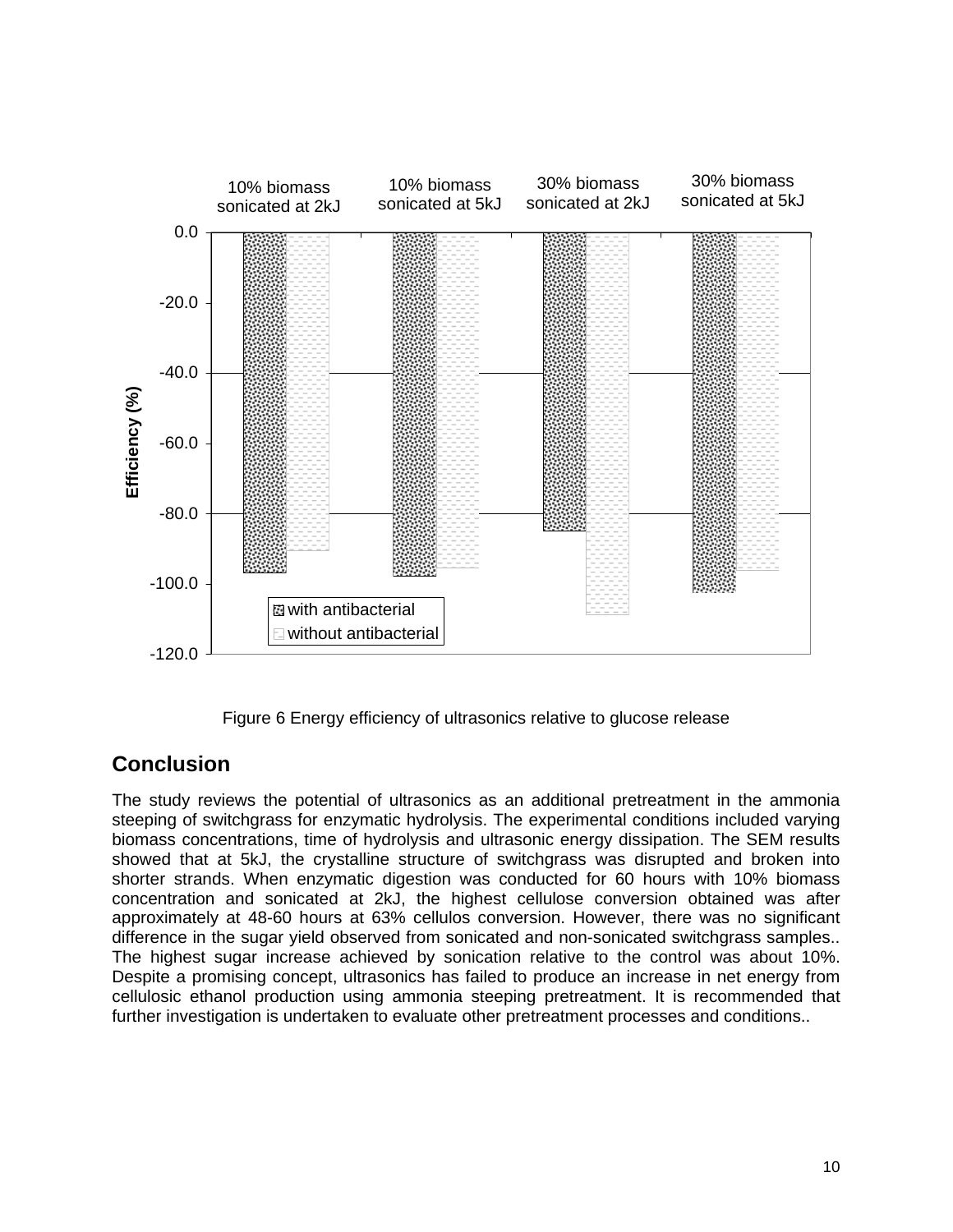#### *Acknowledgements*

The authors would like to express special thanks to Branson Ultrasonics for supplying the high power ultrasonics. Also, the authors would like to thank Ms Asli Isci for sharing her time and effort on the study.

### **References**

- Azzam, A.M. 1989. Pretreatment of can bagasse with alkaline hydrogen peroxide for enzymatic hydrolysis of cellulose and ethanol fermentation. *J. Environ, Sci. Health* B. 24(4): 421- 433.
- Badger, P.C. 2002. Ethanol from cellulose: a general review. *Trends in new crops and new uses*. ASHS Press, Alexandria, Va.
- Brown, Robert 2003. *Biorenewable Resources. Iowa State Press.*, Ames, Iowa. A Blackwell Publishing Company,
- Chockalingam Lajapathi Rai, Gerog Struenkmann, Johannes Mueller, and Paruchurigan Gadharrao. 2004. Influence of ultrasonic disintegration on sludge growth reduction and its estimation by respirometry. *Environ Sci. Technol*. 38: 5779-5785.
- Dale, B.E., Moreira, M.J. 1982. A freeze explosion technique for increasing cellulose hydrolysis. *Biotech. Bioeng. Symp*. 12: 31-43.
- Dale, B.E., Henk, L.L., Shiang, M. 1984. Fermentation of lignocellulosic materials treated by ammonia freeze-explosion. *Dev. Ind. Microbiol*. 26:223-233.
- Duff, S.J.B. Murray, W.D. 1996. Bioconversion of forest products industry waste cellulosics to fuel ethanol: a review. *Bioresource Technology*. 55:1-33.
- Farrel, A. E., Plevin, R.J., Turner, B. R., Jones, A. D., O'Hare, M, and Kammen, D. M. 2006. Ethanol can contribute to energy and environmental goals. *Science* 311: 505-508.
- Faraday, M. 1831. On peculiar class of acoustical figures; and on certain form assumed by groups of particles upon vibrating elastic surfaces. *Phil. Trans. Roy Soc*. London, 121: 299.
- Isci, A., J. N. Himmelsbach, A. L. Pometto, D. R. Raman, and R. P. Anex, 2007. Aqueous Ammonia Treatment of Switchgrass Followed by Simultaneous Saccharification and Fermentation, Presented at the *Annual Meeting of the Institute of Biological Engineering*. St Louis, MO, March  $29^{th}$  – April 1<sup>st</sup>, 2007.
- Khanal, Samir Kumar, Melissa Montalbo, J (Hans) van Leeuwen, Gowrishanker Srinivasan and David Grewell. 2007. Ultrasound pretreatment for enhancing ethanol yield from corn. *Biotech and Bioeng.* Submitted for publication (In review )
- Kim, Tae Hyun, Kim, Jun Seok, Sunwoo, Changshin and Lee, Y.Y. 2003. Preatreatment of corn stover by aqueous ammonia. Bioresource Technol. 90: 39-47.
- Solomon, Barry. Justin R. Barnes, Kathleen E. Halvorsen. 2007. Grain and cellulosic ethanol: history, economics and energy policy. Biomass and bioenergy. Accepted for publication.
- Sun, Ye and Cheng Jiayang. 2002. Hydrolysis of lignocellulosics materials for ethanol production: a review. *Bioresource Technology* 83: 1-11.
- Suslick K. 1990. Sonochemistry. *Science* 247:1439.